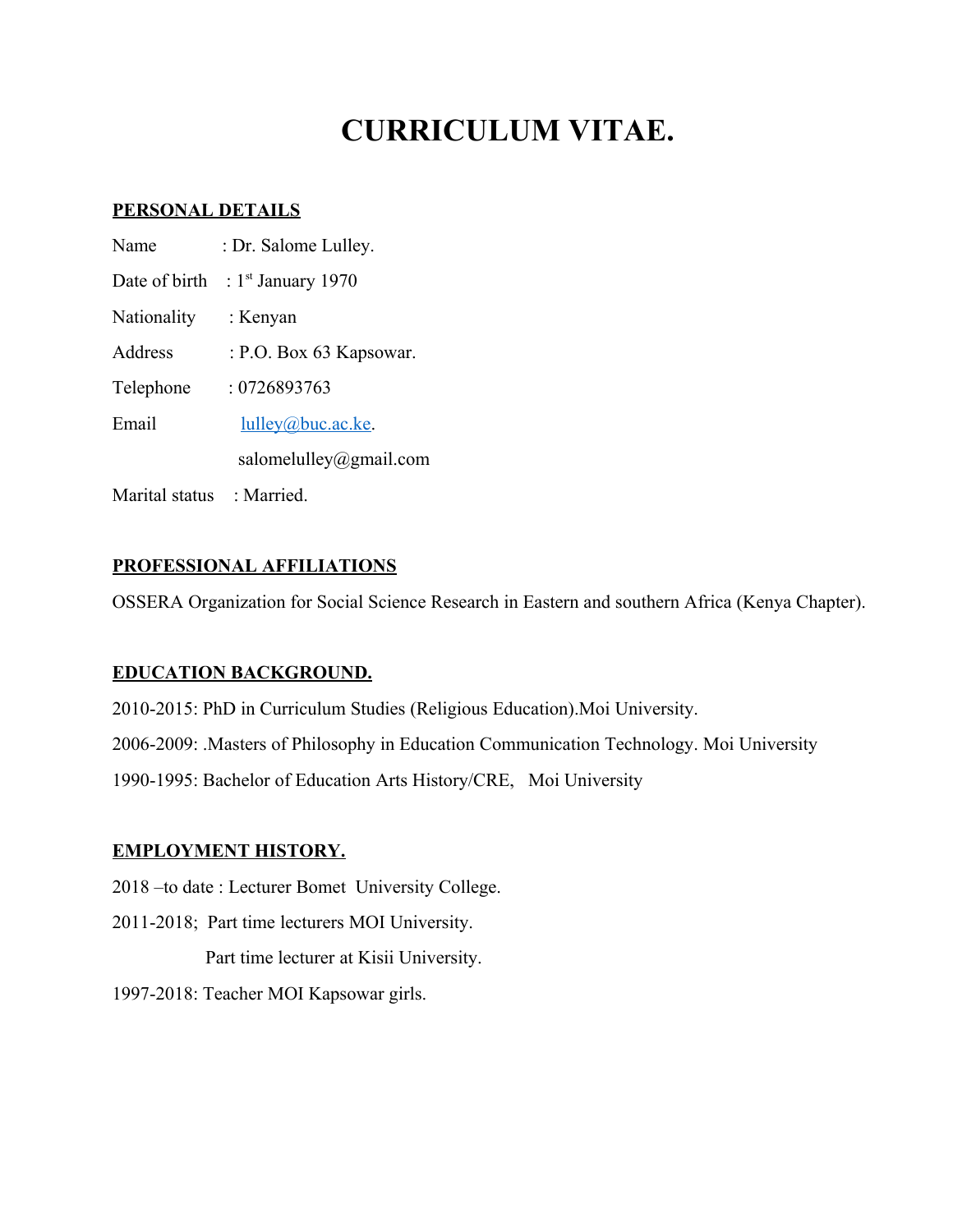# **ADMINSTRATIVE AND LEADERSHIP ASSIGNMENTS.**

2019-Date: Examinations and Timetable Coordinator School of Education –Bomet University . College

2019 –Date: Teaching practice zone coordinator-Bomet University College.

2020: Curriculum Review committee member-Bomet University College.

2004-2018: Head of department Guidance and Counselling Moi Kapsowar Girls.

#### **CONTRIBUTION TO BOMET UNIVERSITY COLLEGE LIFE**

2018 -2019 : Tree planting and environmental cleaning.

2019: Sensitization of Bomet University College First year students on campus life and life skills.

2019-Date : Mentoring students at Bomet University College.

#### **OUTREACH ACTIVITIES.**

2019- Date: Bomet university SACCO Vice chair

2004 – Date: Motivational talks to students in secondary schools in Bomet county and Elgeiyo-Marakwet.

2019- Date: Mentor students in secondary and primary schools in Bomet County as Community Social Responsibility (CSR).

2018- Date: Board of Management Member at Lawich Secondary school-Elgeiyo-Marakwet.

2017 –Date: Treasurer to the AIC,Local church in Elgeiyo marakwet.

#### **PROFFESSIONAL TRAINING.**

30<sup>th</sup> November 2020: Bomet University College staff induction-

10<sup>th</sup> June 2020: Bomet University College staff induction-

September 2011:Egerton University pedagogy, academic advising and critical thinking.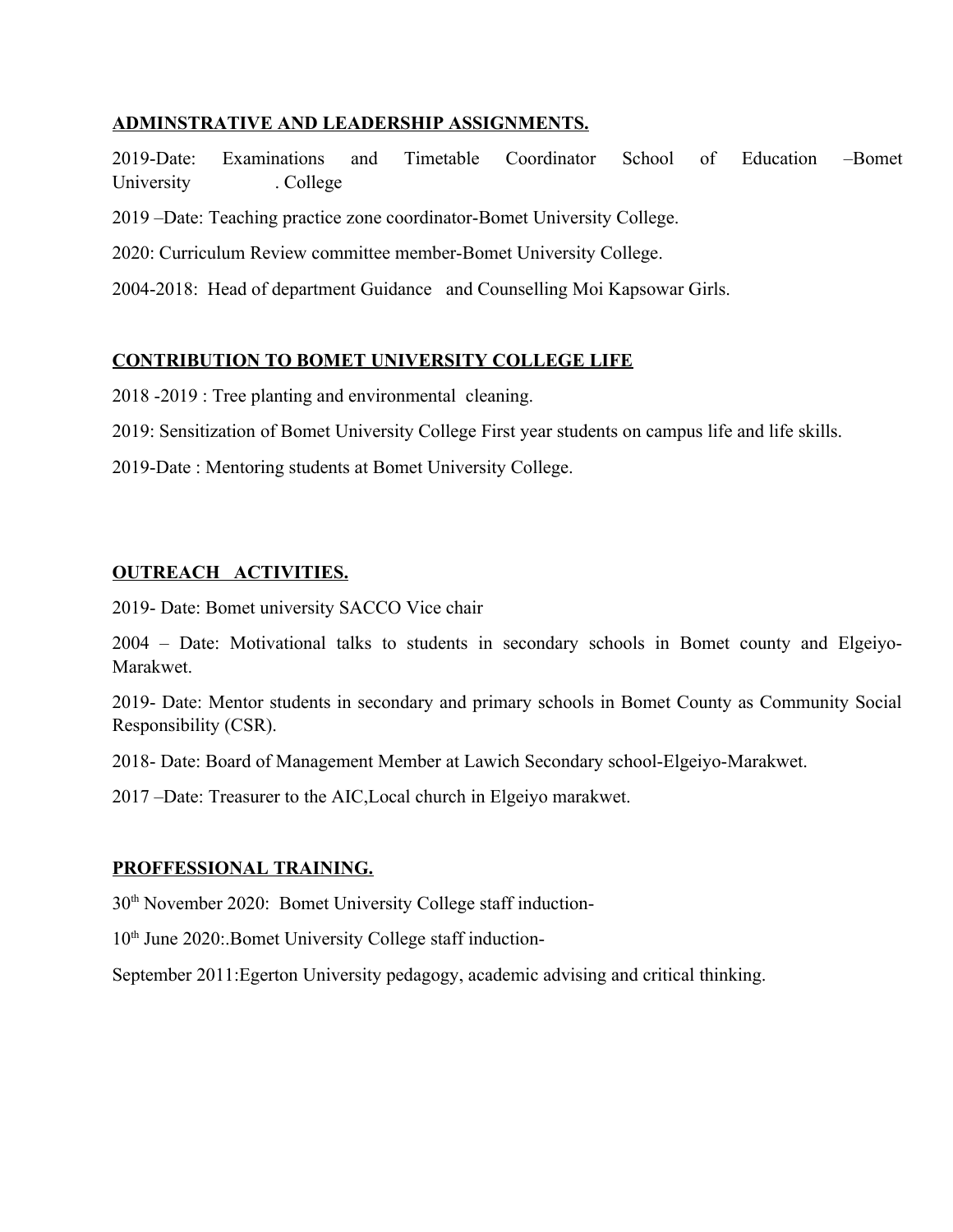#### **RESEARCH UNDERTAKEN**

Masters Thesis 2009: "The Teaching of African Traditional Religious Content in Christian Religious Education: A Case Study of Secondary Schools in Marakwet District, Kenya." Supervisors, Prof Rev Aggrey Wakaba, Dr. Josephine Musamas, Department of Curriculum Instruction and Education Media, Moi University.

PhD THESIS 2015: "Sociocultural Factors Influencing Teaching Learning In Public, Primary Schools In Kenya, A Survey Of Elgeyo Marakwet County Kenya" Supervisors, Prof Chris Mukwa, Department of Curriculum Instruction and education Media Moi University.

# **PUBLICATIONS.**

Salome Lulley, Conflicts affecting teaching and learning in public primary Schools of Elgeyo Marakwet County. African journal of Education science and Technology, Vol 4, No

Salome Lulley, The Methods Used In Teaching African Traditional Religious Content In Christian Religious Education In Secondary Schools In Marakwet District, Kenya. International Journal of Novel Research In Humanity and Social Sciences, Vol. 7, Issue 4, pp: (29-32), Month: July - August 2020.

Salome Lulei, Teaching and Learning Resources used In Teaching African Traditional Religion Content In religious Education in Secondary Schools in Marakwet District, Kenya. International Journal of Novel Research In Humanity and Social Sciences, Vol 7 Issue 8.August 2020: ISSN: 2394-4404.

# **HOBBIES**

Sports

Reading

Cooking

# **CAREER AMBITION**

To impart knowledge and skills to learners for sustainable development in their careers.